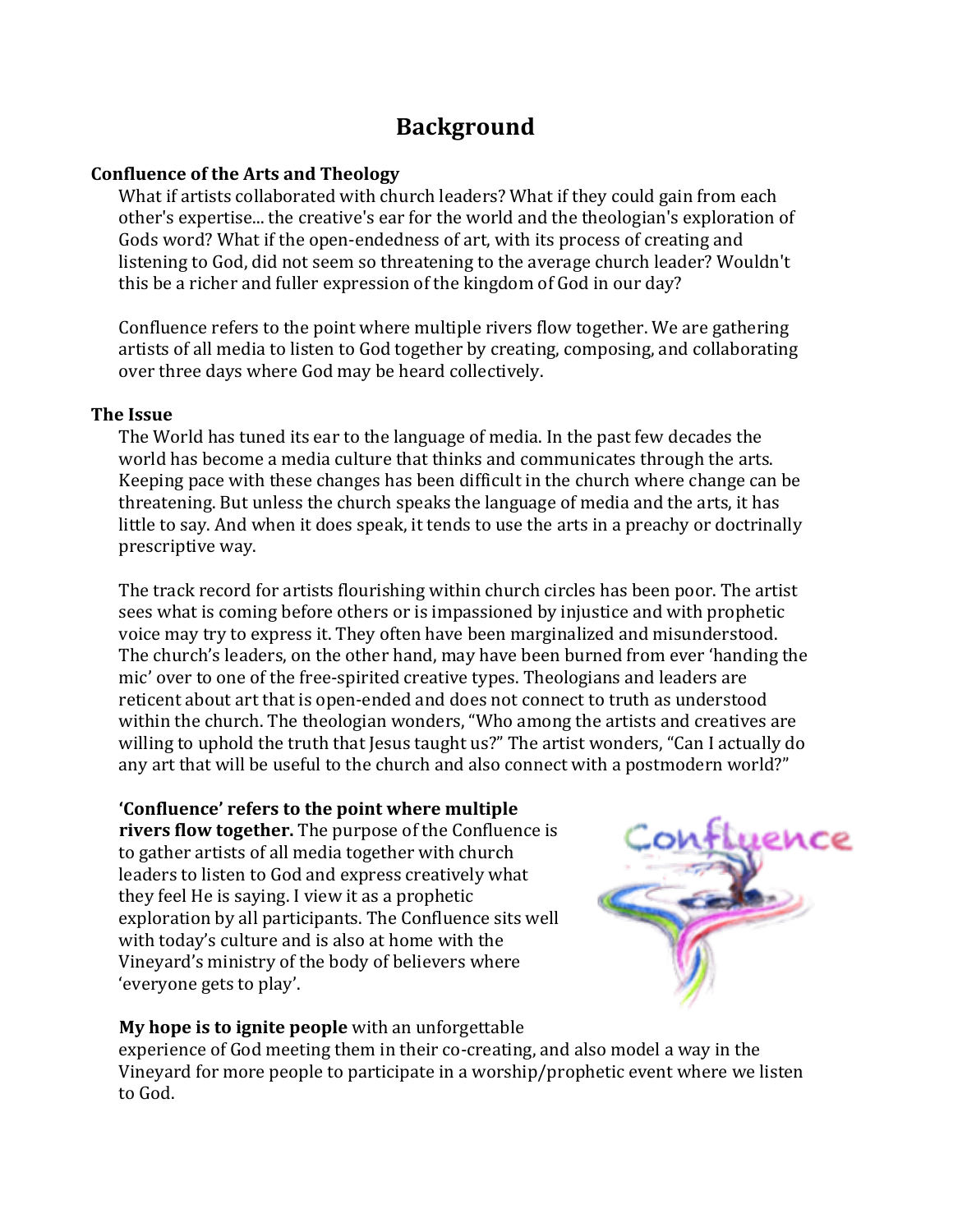### **Purpose of our event**

To engage God as we think in the language of today

### **Goals** of this event

- 1. To do theological reflection by thinking in the language of today.
- 2. To gather artists and theologians to listen to God and express creatively what we hear God saying.
- 3. To allow artists to step out in the creative process with permission to not have to be 'churchy' or safe.
- 4. To strengthen our awareness of what cultural tendencies still have weight and which ones are not helpful. [See article "Touchstones For The Confluence Of The Arts And Theology - Article"]
- 5. To model a way of doing this that we can take home.

### **Overall Aim**

The confluence is an attempt to bring together both worlds, recognizing that many of us are both artists and leaders in the church. To ignite those longing for change in the church with an unforgettable experience of God meeting participants in the creative, collaborative process. We hope it will influence the culture of church - how we worship God together, how we live in community, and how we appropriate and practise relevant theological ideas in today's world. Thinking in the language of today is our challenge.

### **Theological Adjustments**

Church has generally lagged behind the world's development. We all use the idiom of this day outside the church. We tend to switch gears and think with the modern approach when we are in church circles. O... We may include the arts, but we don't always let the artists say tough things.

To speak the language of this world does not simply mean having art, poetry, drama, dance or music in our worship services or for decoration. Intuitively you already know that we will have to go deeper than this in today's idiom. When we are actually thinking in the language of a particular culture, it changes what priorities we may value. The question is... what does the world long for? What does it value? What does it despise? And then... how will such thinking in the idiom of today change how we do theology, how we even appropriate it, or locate it?

Some of the trouble the church has relates to a mode of thinking that we might call "Modern". This modern mode has also been called "Foundationalism", universal truth that can be explained, tested by logical argument, and be applied universally in all cultural contexts. Contrasting with this mode is "Postmodern Thinking", which is a more wholism approach that holds conflicting ideas in tension, sees truth as relative to the contexts of each persons' world, and tests truth through experience.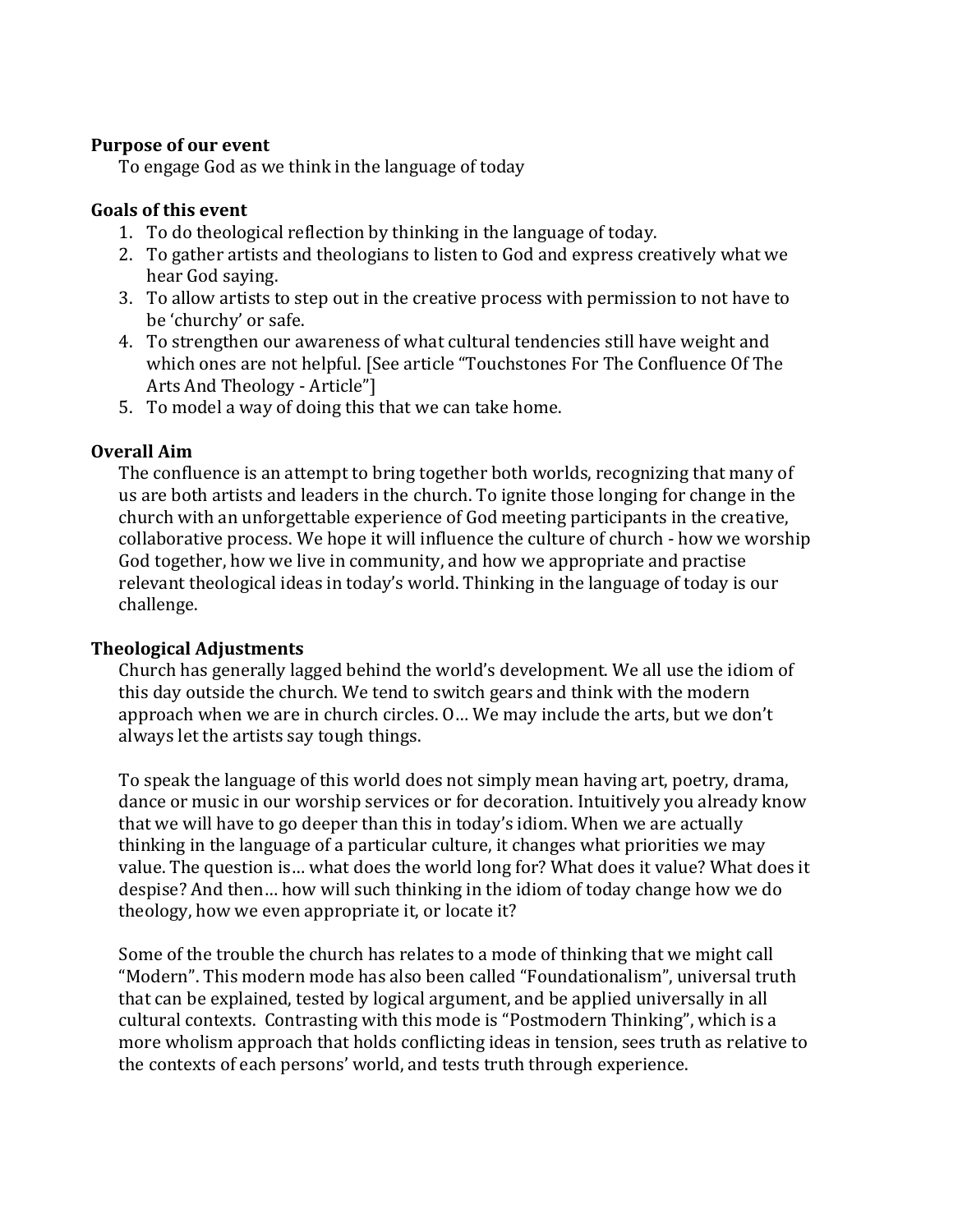A modern system of theology tends to begin with some foundational ideas and then builds upon them. Not wrong! But since the turn of the last century, a more wholistic approach weighs ideas experientially. If we think in today's idiom, how might wholistic system affect the way we do theology?

Today, it may not be unusual to hold two seemingly opposing theological ideas in tension... like pre-destination and free-will. No one today would burn someone at the stake for the other's ideas. We can see the inherit value of opposing positions and, in some cases, we can live with both together.

Also, there probably is no new theology emerging as much as simply a shifting of priorities. Caring for our world as stewards of our environment is not new, but its priority is much higher today. There are many areas of justice that God is bringing to our attention, if we are to love one another truly. Justice in theology is not new, but many issues it raises are finding a very high priority today.

**So where does the confluence fit in to this picture?** The confluence will help us do what we already do naturally most days when we are not in the church. It will give us a chance to let our own intuitive listening to God source us with His priorities for our context today. From my research, I have settled on 6 'touchstones' that represent priorities in today's world. These priorities will help us with the way we locate and appropriate theological truth. Everyone will recognize them. Even Jesus used each of them. Artists will know them intuitively. These touchstones will show what truth is pure gold to people today. Hopefully they will help our churches think in the idiom of today. 

## **Preparation**

**What is a Confluence Event like?** In these worship/creation times, participants create together where one person's inspiration feeds another. Drama or poetry might begin, a musician would pick up the theme, a visual artist would give color, the dancer might flow into this... We create together and God speaks through the art. This creative flow may last a few hours interspersed with group debrief to check in with the sense of what everyone may think God is saying or doing. With this in mind, I encourage theologians and artists [some are both] to prepare for an event like this by bringing with them scraps of ideas and the tools needed to create art in their area of focus.

**Imagination** is within the domain of both the intuitive and the analytical sides of our brain. The intuitive area is the part that gets in touch with mystery. It is where we first feel a nudging or a leaning towards a new thought. Ideas begin here in the intuitive side of the brain and, before we make sense out of them, we begin to explore them further in a spontaneous kind of way. We could say that this is where the Holy Spirit first plants a seed.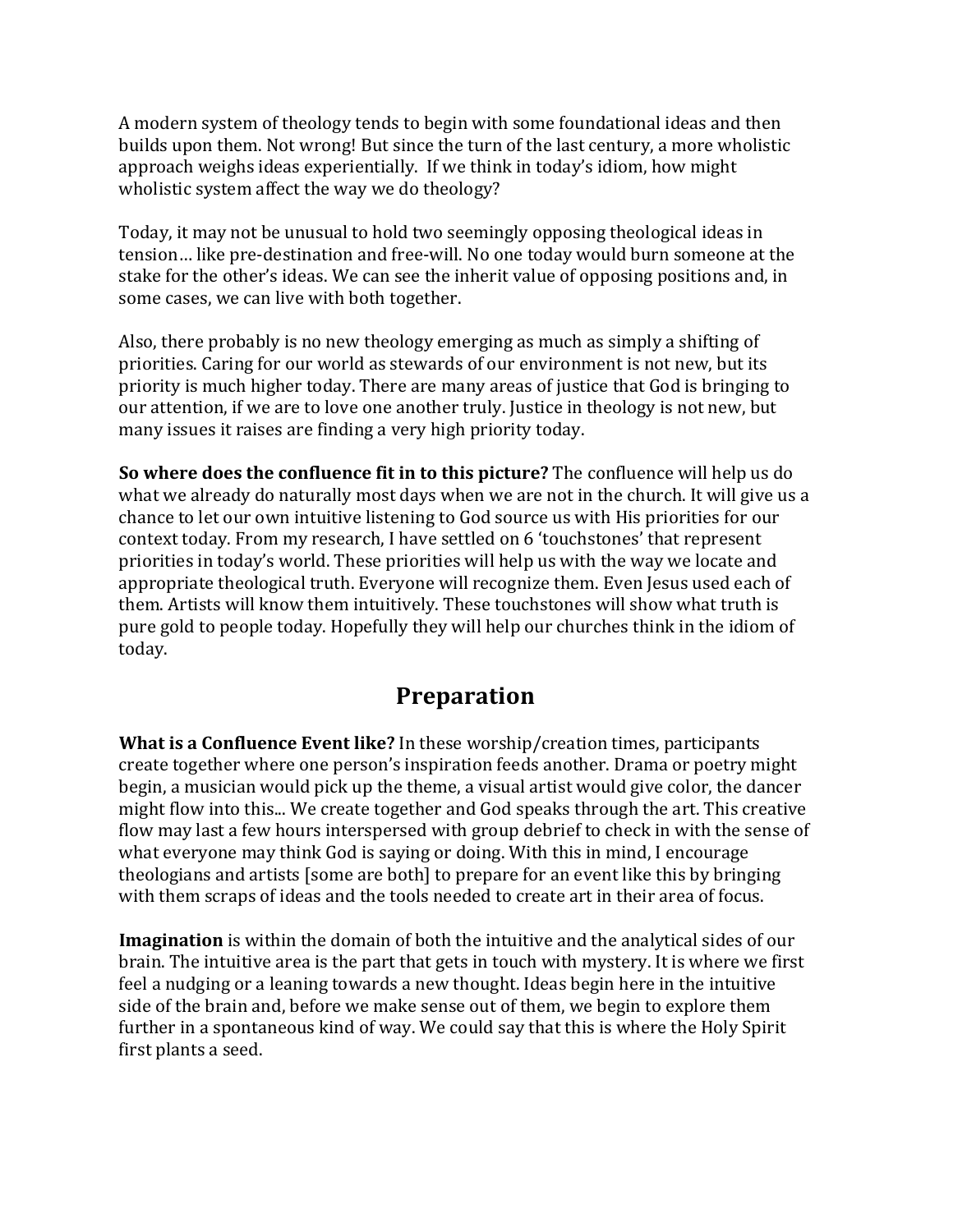I will give a very short overview of the Touchstones at the first gathering and then will highlight one more before each creative time. I will put up their symbols around the room to remind us as we create and debrief together. I will also provide everyone with notes and PowerPoint files of this material.

### **Practical Tips:**

**This Event is NOT just for visual artists!** I stress this because, for any confluence to happen, we need to have artists of ALL media gathering as well as theological leaders. Often pastors are very creative. In the Vineyard many pastors are or began as worship leaders. They understand poetry and some excel in story telling or even drama. For something new to take hold within our churches, the presence and participation of the theological leaders is vital. Their role, as it may be emerging today, is indispensable, but it is also different. They will always be theological meaning makers, but meaning for postmoderns emerges through the experience of truth. The theologian will have to learn the ebb and flow of how this happens.

My role in these events is to help identify what is emerging, to loose people from **insecurity, and stir up creativity.** To that end it really helps to have a few point people who have a hunch about what is going on too, especially in their area of art. Anyone can give the same kind of encouragement that you will see me offering. Following some of the whole group debrief times over the days we are together, it would be good to have these 'point people' also gather with people just in their area of art for a few moments to share more specifically the process in their media or to get their bearings, so to speak, for where people might head creatively.

**The main thing not to forget in this event is mutual inspiration**. The event should let God among us emerge. Few of us create live on the spot with others around us, so as vulnerable as we all might find ourselves in this situation, but the event is not about individual's ability. The event is a step towards setting in motion more of the body participating under the inspiration of the Holy Spirit. So, I encourage people to take breaks and look overt the shoulder of someone else to get ideas. We take what inspires us, often across disciplines, and we explore further with it. In the end it will become obvious that God will have done the overall choreography and will have deposited among us transformative icons in music, movement, word, and image.

**At the beginning of the confluence event,** I will give an introduction at that time and then have people connect in clusters centered in the different areas of the arts along with their point person. We want to give everyone in the groups a chance to share with others something of who they are along with a few hopes they might have. I will have some framework for this on PowerPoint.

Also, you may wish to read a short paper I have written giving a brief summary of the postmodern touchstones that we all know and use intuitively as artists. This paper comes from my doctoral thesis, 'The Confluence of the Arts and Theology'.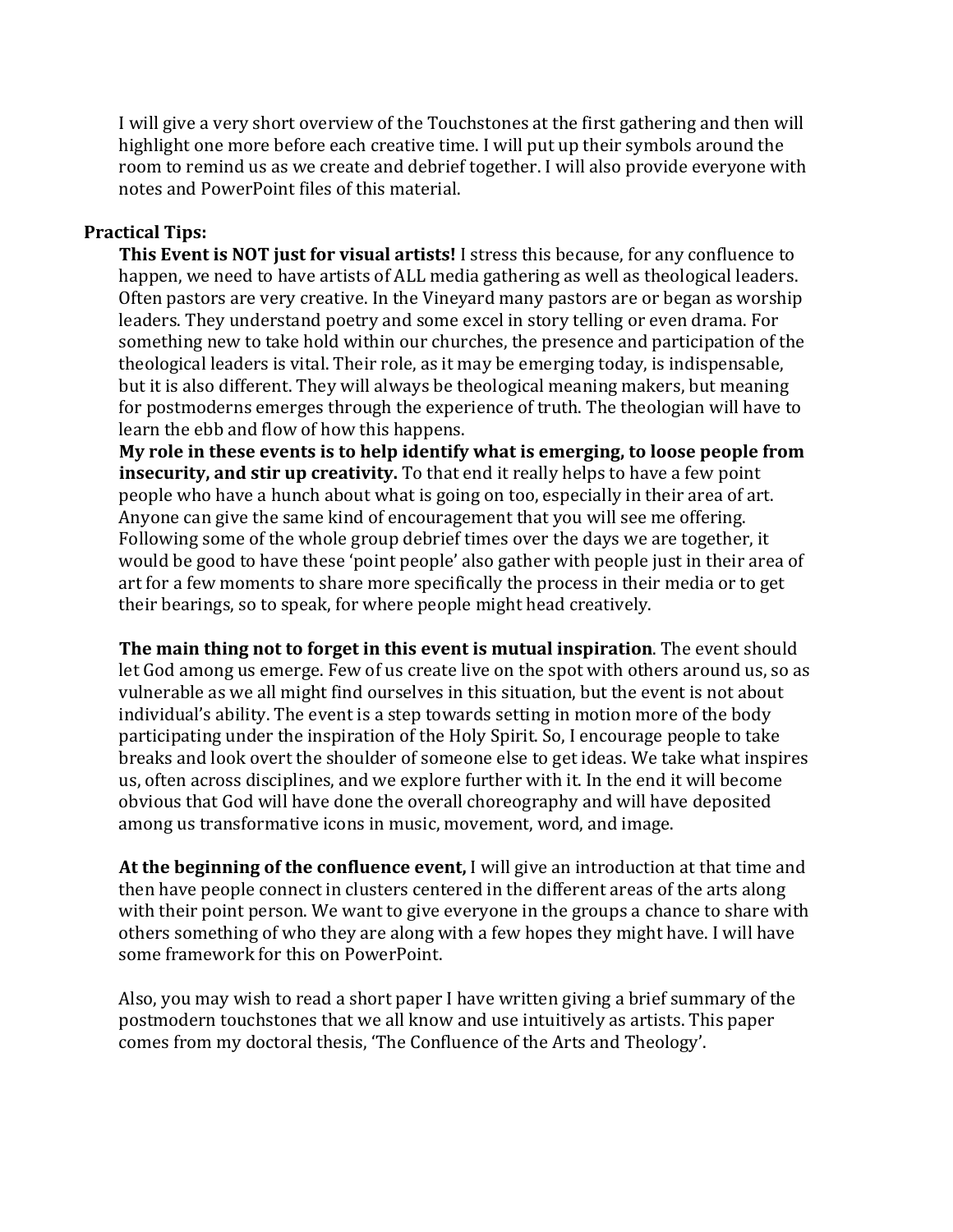## **Setup**

### **Video camera**

During creative events, it would be good to have video feed running to the main screen projector. Someone will be moving that camera around to focus on particular things of interest to the group.

### **Projection Computer**

A video projector will be needed and run from Rik's MacBook Pro. Sound from it can be captured throudh HDML [preferable] or from Rik's eighth inch jack out to RCA or 1/4 " jack. Main computer will be used for projection and some sound that is built into show.

### **Sound system and mics**

A sound system with mics around the room and jacks for muscians to plug in will be needed. A sound person may or may not be needed. You decide.

### **Itunes playlist Mac**

All meditation times we will be using a playlist from Rik's iphone set on the 'Meditation Music' playlist. It can be paused and then started again on the next song where we leave off. It doesn't matter the order here. Just needs to be nice quiet and unobtrusive music.

### **Lighting**

Lighting is huge. We need to have adequate lighting around the periphery of the room for creative times, the ability to dim these when we move to the centre for debrief, and a follow spot or something to illuminate the centre and particular things we wish to highlight.